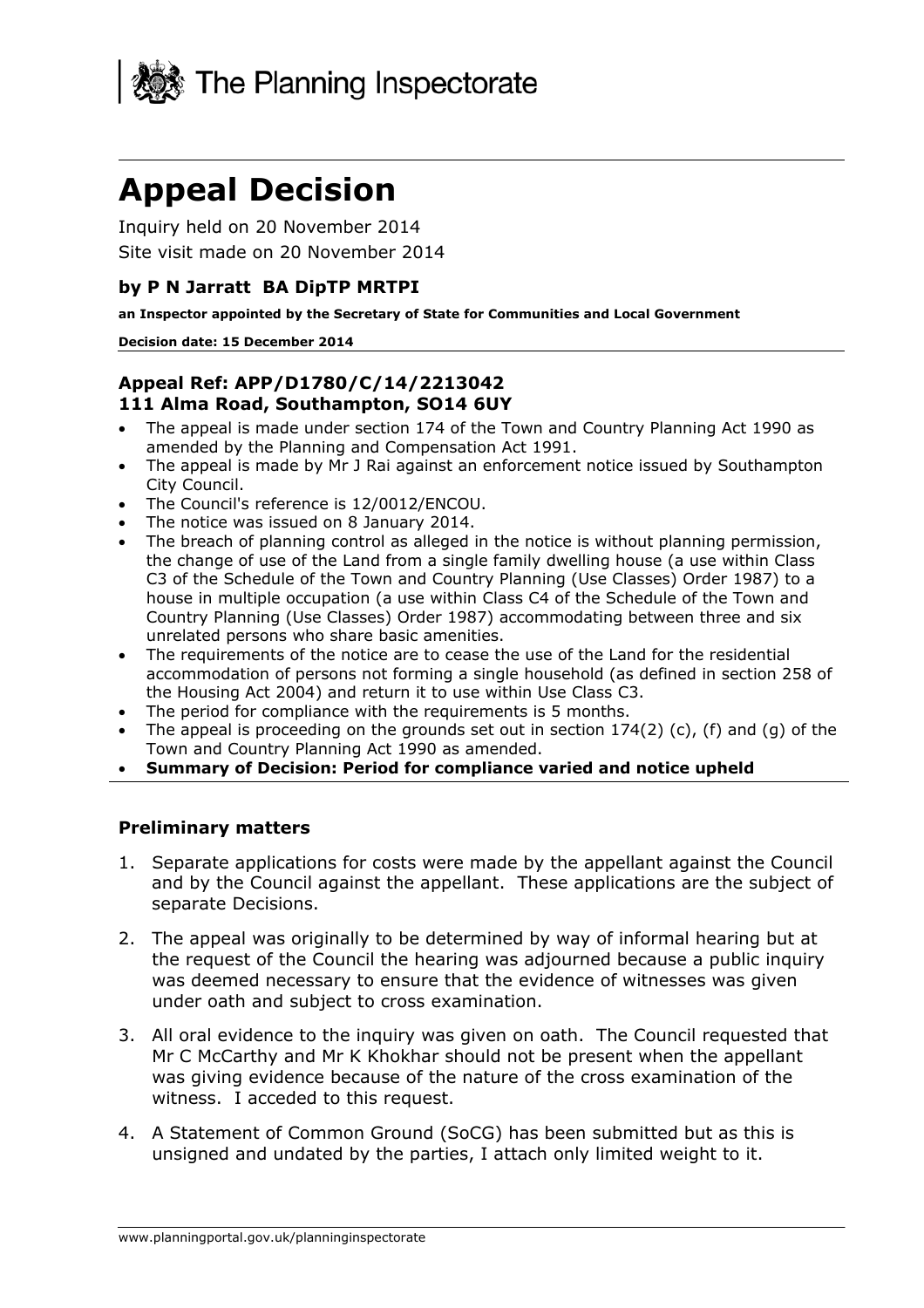#### **Reasons**

#### *Background to the appellant's case*

- 5. The appeal site is a two storey detached dwelling in a residential street. It has a dwarf wall to the front and a driveway with setback gates at the side. The property is currently being used as a 6 bedroom house in multiple occupation (HMO) within the definitions set out at Class 4 of the Town and Country Planning (Use Classes) Order 1987(as amended) which refers to dwellings occupied by between three and six unrelated individuals who share basic amenities.
- 6. On 23 March 2012 a citywide Article  $4(1)$  Direction<sup>1</sup> came into effect which removed permitted development rights for change of use from a single dwelling house (Class C3) to a House in Multiple Occupation (Use Class C4). Planning permission is therefore required for a change of use from Class C3 to C4 since 23 March 2012 (the critical date).
- 7. A Planning Contravention Notice (PCN) was served on Rai Estates on 5 March 2013. In response, the appellant, Mr Rai who is a Director of Rai Estates, indicated that before purchasing the property, he sought advice from the Council to query if the new HMO regulations would affect the property. He was advised that so long as it was let to three or more unrelated people on or before 23 March, it would not be affected by the new regulations. He also responded to the PCN to say that refurbishment work was completed on schedule and the property was let to three unrelated people on 20 March. The Tenancy Agreement was signed at the letting agency, he informed the Council Tax department and utility suppliers and there is proof of rent paid into his account. He also has an NIC certificate to confirm that electrical work was completed prior to the tenants moving in and that a elderly couple living opposite witnessed the occupation of the property.
- 8. The issue between the parties is whether or not the property was occupied as a Class 4 HMO before the critical date. The appellant asserts that the property was converted to a sufficient extent and occupied by three unrelated persons as a Class 4 HMO before the critical date and that after the critical date further conversion works were carried out allowing six different persons to occupy the property. The Council consider that the change of use did not occur until after the critical date.

## **The appeal on ground (c)**

#### *The appellant's case*

9. The appellant has set out a detailed time line of events in his evidence which in brief indicates that he purchased the property on 18 November 2011 and commenced building operations on that day; downstairs damp proofing was completed on or about 27 January 2012; upstairs plastering on 30 January; broadband and phone line installation on 17 February; electrical work and NIC certificate on 16 March; and the service line at the front backfilled. The appellant considered the house to be habitable on 16 March and consisted of three bedrooms, bathroom, conservatory and kitchen. Two downstairs storage rooms were not habitable but were used for storage and building materials.

<sup>-</sup><sup>1</sup> Direction made under Article 4(1) of the Town and Country Planning (General Permitted Development) Order 1995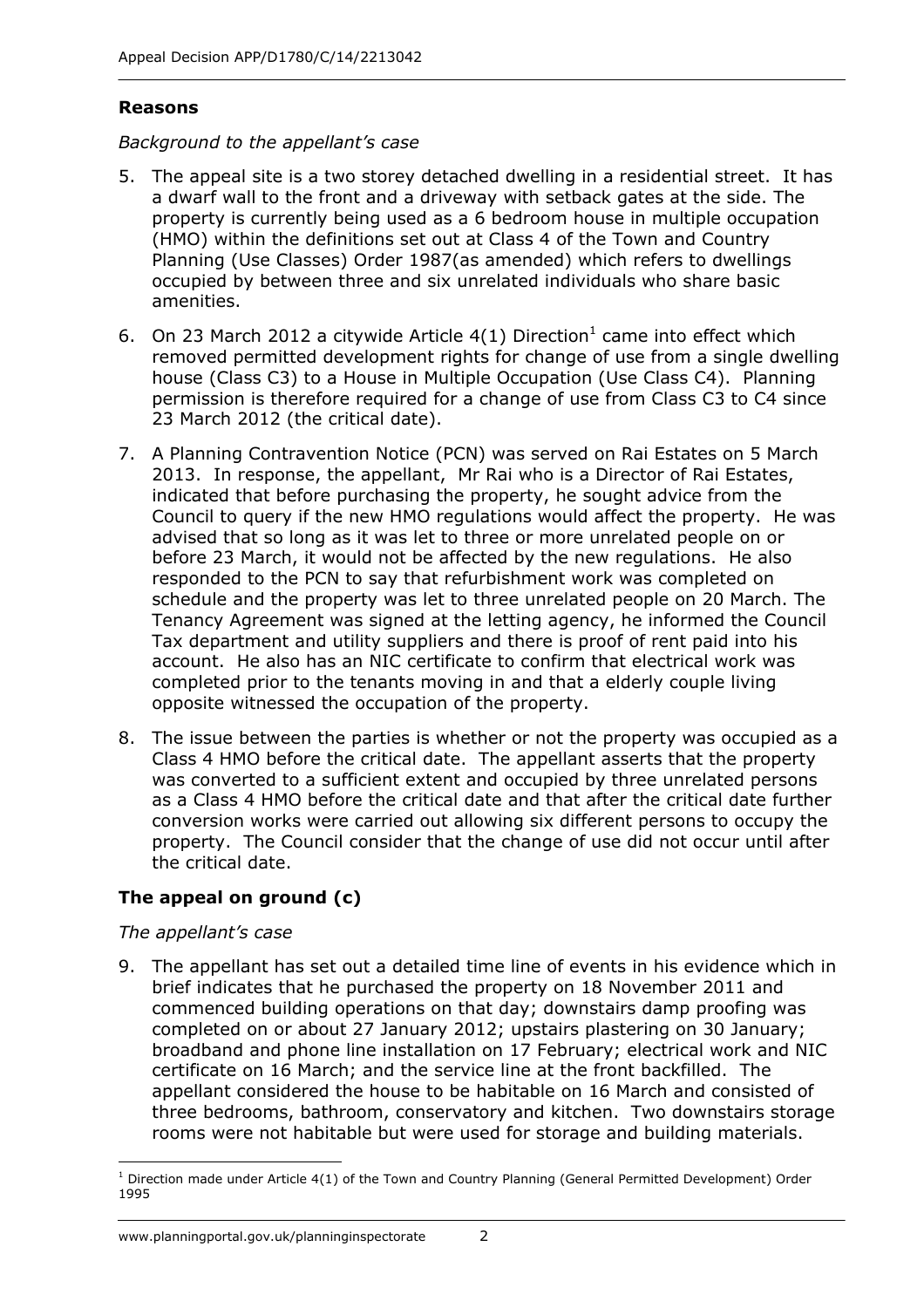- 10. On 19 March, Elliotts Estate Agents confirmed a viewing with three potential tenants and on the same day three sets of bedroom furniture was delivered and the house was ready for occupation. On 20 March a Tenancy Agreement was signed and three tenants moved in to the property, which the appellant satisfied himself about the following day. The appellant says that tenants were East European and worked through agencies but have now left the country. One of the tenants had previously been a tenant of a bedsit at the appellant's sister's property at 119 Alma Road. The appellant received £600 rent on 30 March and the same amount on 26 April.
- 11. Mr Rai's evidence then describes the events from the end of May relating to a garden bonfire; the receipt of an Abatement Notice; the departure of the three tenants between the last week of May and the first week of June; the redecoration of some of the communal areas, the tiling of the kitchen floor and the moving in of 6 student tenants on a 12 month assured tenancy on 1 July 2012.
- 12. Mr Rai has submitted copies of the Tenancy Agreement dated 20 March 2012 signed by the three tenants, Zoltan Veraszto, Matel Romana and Sabina Miron<sup>2</sup>; a Southern Water letter dated 26 April 2012 confirming the opening of an account in the tenants names; a Southern Water bill dated 17 Jul 20112 addressed to the three tenants for their account between 20 March and 30 June; a Natwest account transaction search for Mr Rai showing £600 rent paid for 111 Alma Road on 30 March 2012 and 26 April 2012; and a copy of a Furniture World delivery note dated 19 March 2012 for three sets bed, desk, wardrobe.
- 13. In support of the appellant's case, five witness statements were submitted by Mr Calum McCarthy of Elliotts Estate Agents; Mr Kunal Khokhar, director of KSK (Global) Ltd; Mr Mitesh Patel, a self employed energy assessor; Mr James Lisk, resident of 91 Alma Road; and also one from Mr Jaswinder Rai, the appellant. However, none of the witness statements was signed although Mr McCarthy, Mr Khokhar and Mr Rai gave oral evidence under oath to which I attach greater weight than I do to the unsigned statements of Mr Patel and Mr Lisk.
- 14. Mr McCarthy under oath confirmed that he had met the three tenants when viewing the property, arranged the tenancy agreement and was satisfied without doubt that the three tenants moved in on 20<sup>th</sup> March 2012 and remained resident until around June 2012.
- 15. Mr Khokar on oath stated he had visited the property on 23 March 2012, although he did no meet the tenants. He said it was clear that the three rooms upstairs and the kitchen and upstairs bathroom were being used although only one side of the kitchen was complete and the floor required tiling.
- 16. A letter dated 20 March 2014 from Margarette Chingwaro of 103 Alma Road confirmed that the internal renovation work was completed by mid March 2012 and 'it appeared to me that people were occupying the property from this time'

*The Council's Case* 

17. The Council consider that the Tenancy Agreement, Southern Water letter, Council Tax bill and the Electrical Installation Certificate do not prove

<sup>1</sup>  $2$  Only the cover page and final page of the 14 page agreement were submitted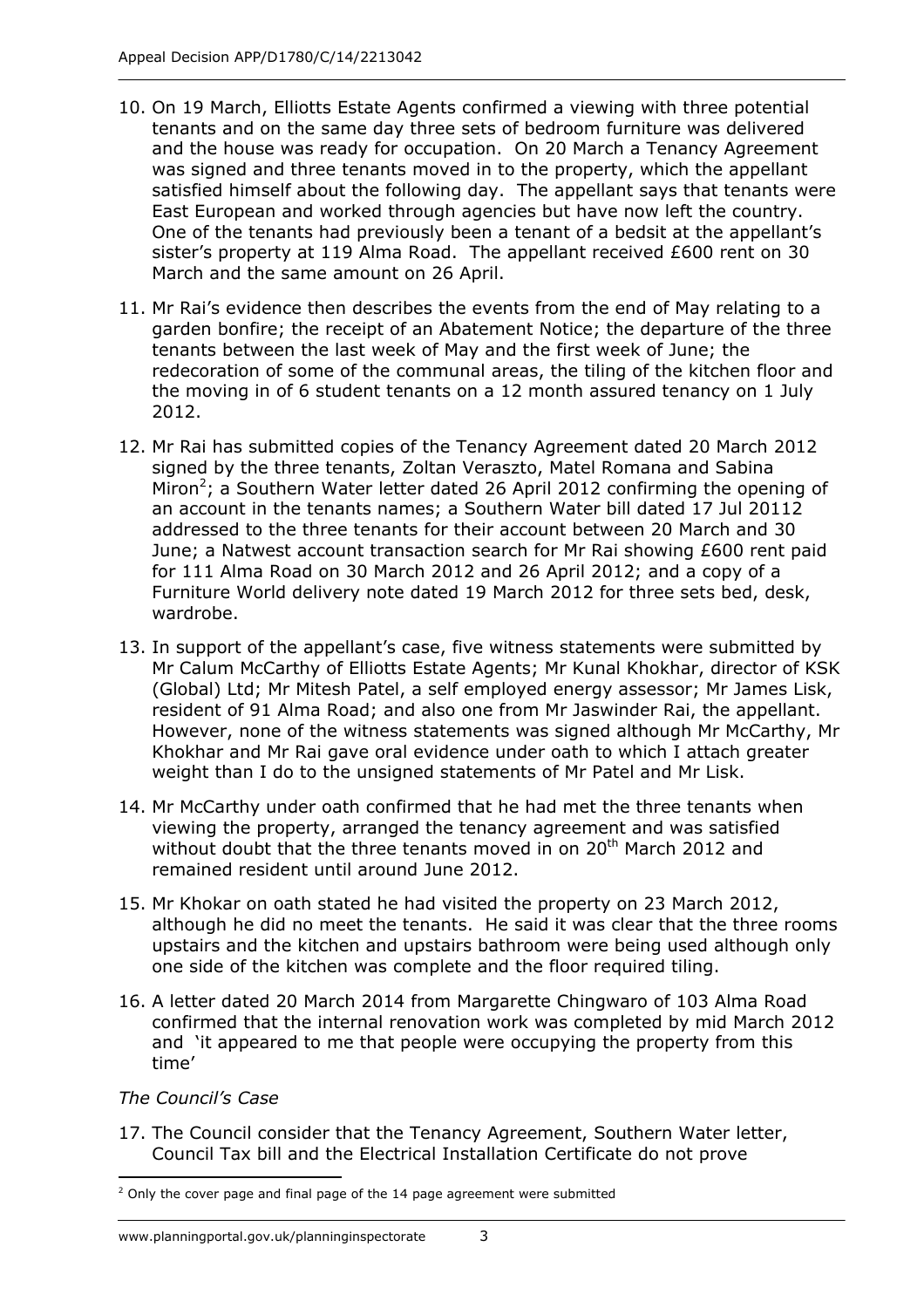occupancy on the critical date in view of the representations and evidence of neighbours and that the first tenants did not move in until the start of July 2012. Neighbours indicate that there were no signs of occupancy and that the property was still being renovated on the critical date. Photos taken by a neighbour (Appendix 3 of Mr Gregory's evidence) show an empty ground floor room containing a cement mixer, services being installed, outside storage of rubble and the refuse bins stored behind locked gates.

- 18. Mr Tyrell, for the Council, visited the appeal property on 29 May 2012 in connection with a smoke nuisance relating to the burning of builders waste and he observed that the downstairs rooms were empty, undecorated and had bare floorboards. He met the decorator inside the dwelling who said there were several weeks left to get the building ready for the new students. Mr Tyrell recalled that the kitchen had the carcasses of units, two having doors, a screed floor, cables sticking out of the walls and no signs of occupation.
- 19. The Council considers that the appellant has fabricated evidence to support his case, as he had done in another appeal<sup>3</sup> at Brookvale Road, Southampton, where he asked an electrical contractor to alter an electrical certificate.

#### *The Local Residents' case*

- 20. Signed and dated statutory declarations have been submitted by Rose Lindsey of 108 Alma Road, David Rounce of 107 Alma Road, John Dorney of 108 Alma Road, Simon Fitzjohn of 104 Alma Road and from Gordon Gillies of 30 Avenue Road, formerly Chairman of the Residents' Association. Messrs Gillies, Fitzjohn and Dorney also gave evidence on oath. In summary, the residents were aware of the significance of the critical date and took photos of the property on that date; there were no responses to knocks on the door; and no lights were observed being switched on and off. Mr Gillies frequently cycled passed the property and saw no activity relating to people living in the property.
- 21. From the critical date, renovation work continued and the appellant attempted to make the property appear occupied, either through the occasional parking of a car in the drive, although sometimes this was the car of a resident from elsewhere on the street, the same set of curtains would be moved from room to room and a light left on to deter squatters. In June the property was advertised to let and from July 2012, tenants moved in.

#### *Reasons*

22. The onus and burden of proof is on the appellant to demonstrate on the balance of probability that the change of use occurred before the critical date and was permitted development not in breach of planning control. The Court has held<sup>4</sup> that the applicant's own evidence does not need to be corroborated by independent evidence in order for it to be accepted. If the Council has no evidence of its own, or from others, to contradict or to otherwise make the applicant's version of events less than probable, there is no good reason to refuse the application, provided that the applicant's evidence alone is sufficiently precise and unambiguous. In this appeal, evidence from neighbours raises doubts over the appellant's submitted evidence.

<sup>-</sup>3 APP/D1780/C/09/2095052

<sup>4</sup> FW Gabbitas v SSE and Newham LBC [1985] JPL 630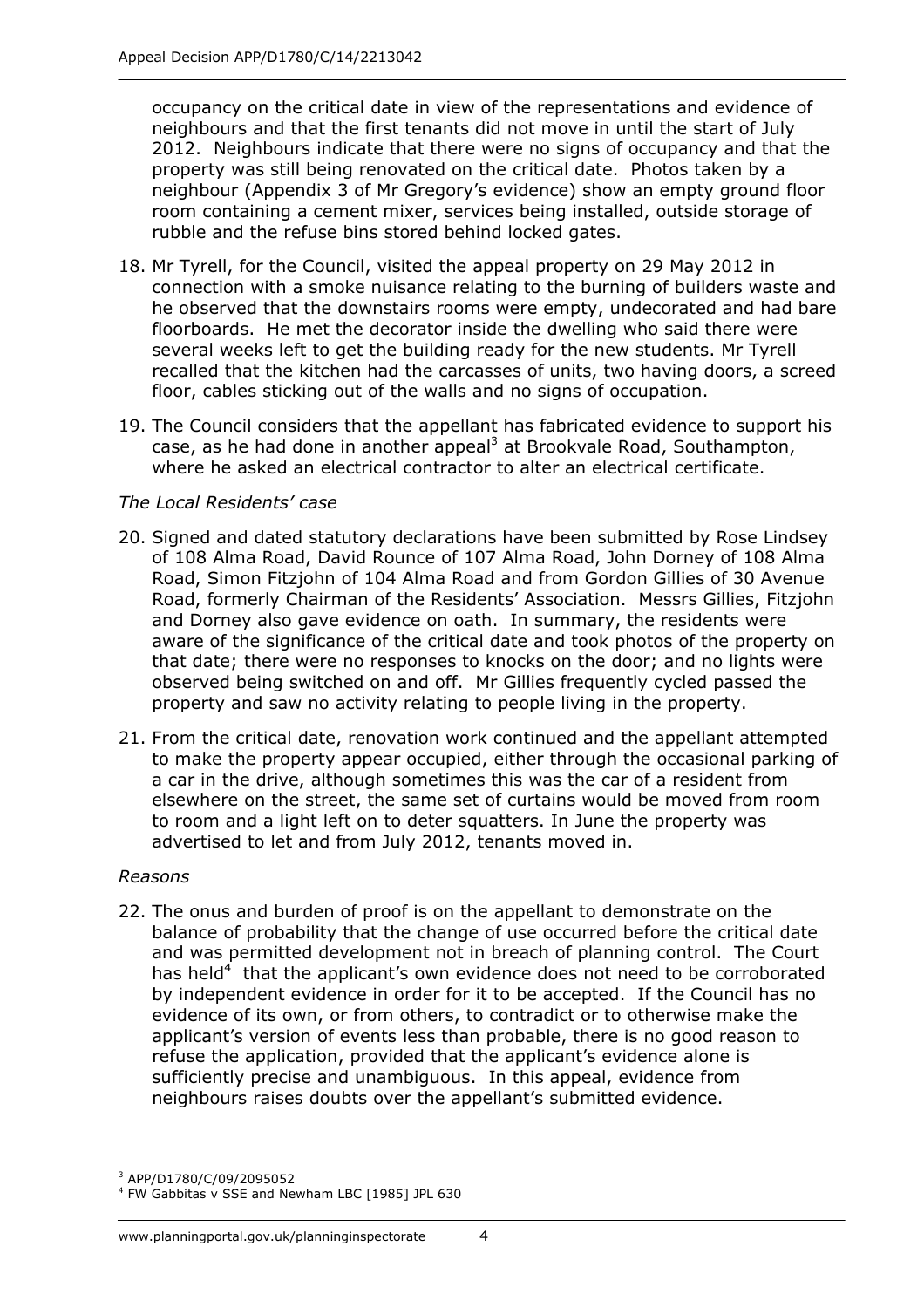- 23. The witness statements for the appellant's case are neither signed nor dated, some of which bear a similarity in wording in describing the state of the property to be 'newly decorated and fully carpeted', even though this was not the case on the critical date. No signed statements have been submitted by any of the tenants. At the hearing in July 2014, the appellant produced a signed letter from one of the tenants but this has not been submitted to the inquiry. Margarette Chingwaro's letter refers to the internal renovation works being completed by mid March 2012, when clearly it was not.
- 24. The Southern Water bill from 20 March 2012 to 30 June 2012 indicates that an average of 97 litres of water was used per day to be well below the efficient daily water usage for a 3 person house of 388 litres per day. The appellant explains the reduced level of water usage due to a number of factors, including one of the tenants working in London and the others working on farms who took showers at a gym, rather than at the appeal property. Whilst this is possible I find that it would more likely to have been improbable.
- 25. I do not disregard the bank records and other documentary evidence lightly, but in this case I am inclined to accept the Council's argument that such documents could have been created without tenants moving in. Furthermore it does not require the named person on a water bill or Council Tax bill to have notified the authority in person. I note also that the Council tax bill of £57 in the name of Zoltan Veraszto from 20 March 2012 for the appeal property was not paid and a further £800 Council Tax bill relating to 119b Alma Road also in the name of Zoltan Veraszto was also not paid.
- 26. I find that the people who were in the best position to observe whether the appeal property was occupied as an HMO from the critical date to be the local residents and in view of their signed and dated statutory declarations, I attach substantial weight to their evidence. On the other hand, the appellant's evidence and that of Mr McCarthy and Mr Khokar was given under oath but Mr McCarthy, whilst remembering details about the state of the property, could not recall the appearance of the tenants, who according to the appellant, included a short, bald, tattooed male (Zoltan Veraszto) a tall blond blue eyed female (Sabina Miron), and a shaven headed slim male (Matel Romana). Additionally, in reaching my conclusions, I also attach some weight to the fact that the appellant sought to change written evidence in the Brookfield Road appeal.
- 27. It may well have been the case that the appellant, in full knowledge of the implications of the Council's Article 4(1) Direction, may have intended to change the use of the dwelling to a Class C4 HMO before the critical date, but the facts indicate that, on the balance of probability, this was not achieved. Whilst the nature of the appellant's documentary evidence is such that it would normally be sufficient to satisfy the test, in this case, the evidence from the Council and the neighbours contradicts this and makes the appellant's version of events less than probable.
- 28. The appeal on this ground fails.

## **The appeal on ground (f)**

29. An appeal on this ground is that the steps required with the notice are excessive and lesser steps would overcome the objections.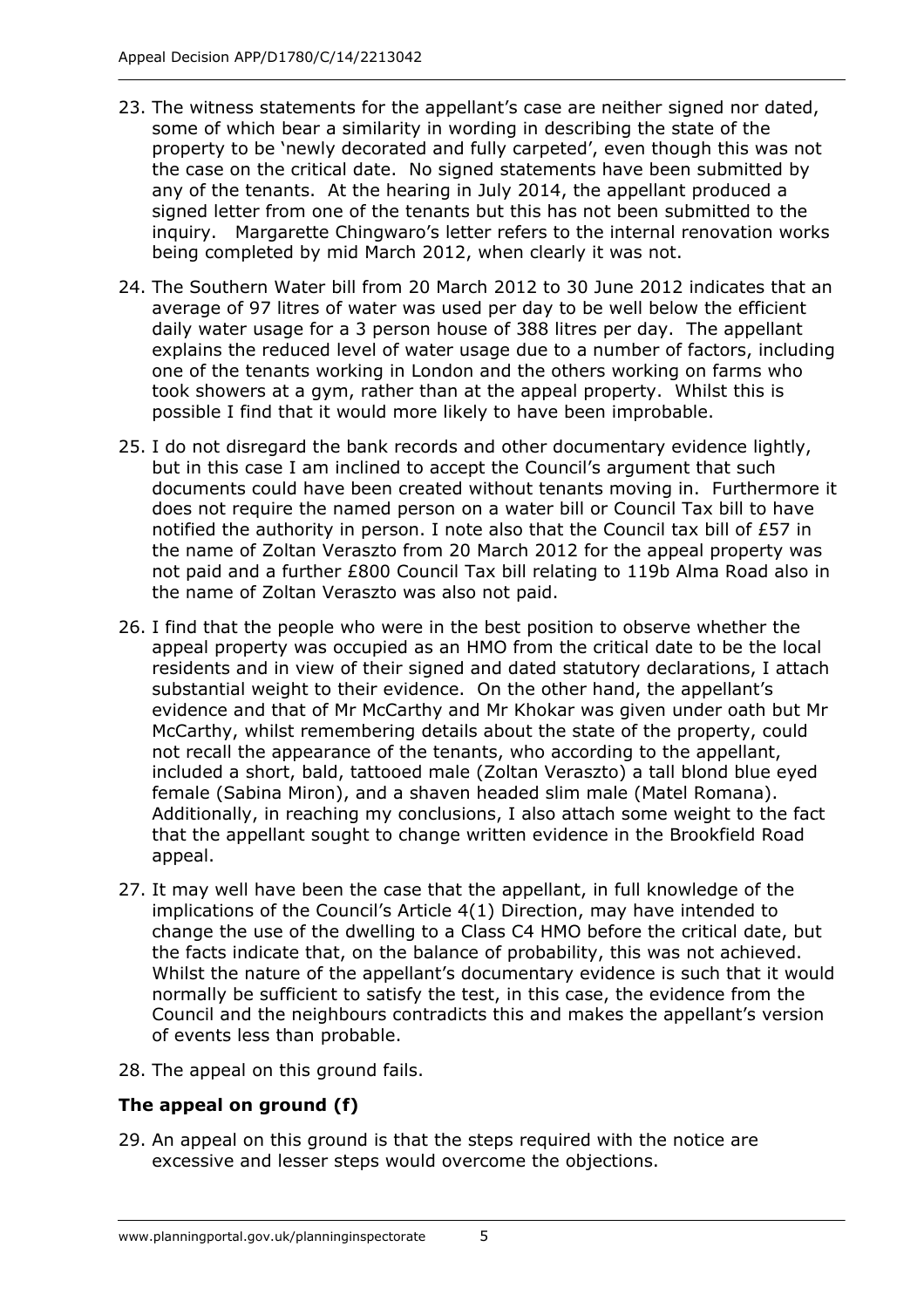- 30. The appellant considers that as the current use of the appeal property is a C4 occupied by 6 people, the notice ought to be amended to refer only to a 6 person HMO. Additionally the Council has not considered the impact of a C4 HMO with 3,4 or 5 tenants.
- 31. The appellant made no submissions in support of this ground of appeal at the inquiry.
- 32. Furthermore it appears that the appellant is seeking to argue the merits of the use, despite an appeal under ground (a) not having been made.
- 33. The purpose of the requirements of a notice is to remedy the breach by discontinuing any use of the land or by restoring the land to its condition before the breach took place or to remedy an injury to amenity which has been caused by the breach. It is necessary for the requirements to match the matters alleged and therefore I consider that the requirements of the notice in this case do not exceed what is necessary to remedy the breach.
- 34. The appeal on this ground fails.

#### **The appeal on ground (g)**

- 35. The appellant considers that the time given to comply with the notice is too short as leases are granted to students for one year and any lease requires a two month notice period.
- 36. The original compliance period of five months was based on the end of student tenancies in June 2014. As this has now passed and the Council does not wish for the tenants being made homeless, the Council has suggested a compliance period coinciding with the termination date of the current tenancy, this being 30 June 2015. As this would avoid disruption to the student's accommodation, it would be reasonable to extend the compliance period to 6 months which will coincide roughly with the date suggested by the Council.
- 37. For the reasons given above I conclude that a reasonable period for compliance would be 6 months, and I am varying the enforcement notice accordingly, prior to upholding it. The appeal under ground (g) succeeds to that extent.

#### **Formal decision**

38. The appeal is allowed on ground (g), and it is directed that the enforcement notice be varied by the deletion of 5 months and the substitution of 6 months as the period for compliance. Subject to this variation the enforcement notice is upheld.

# *P N Jarratt P*

INSPECTOR